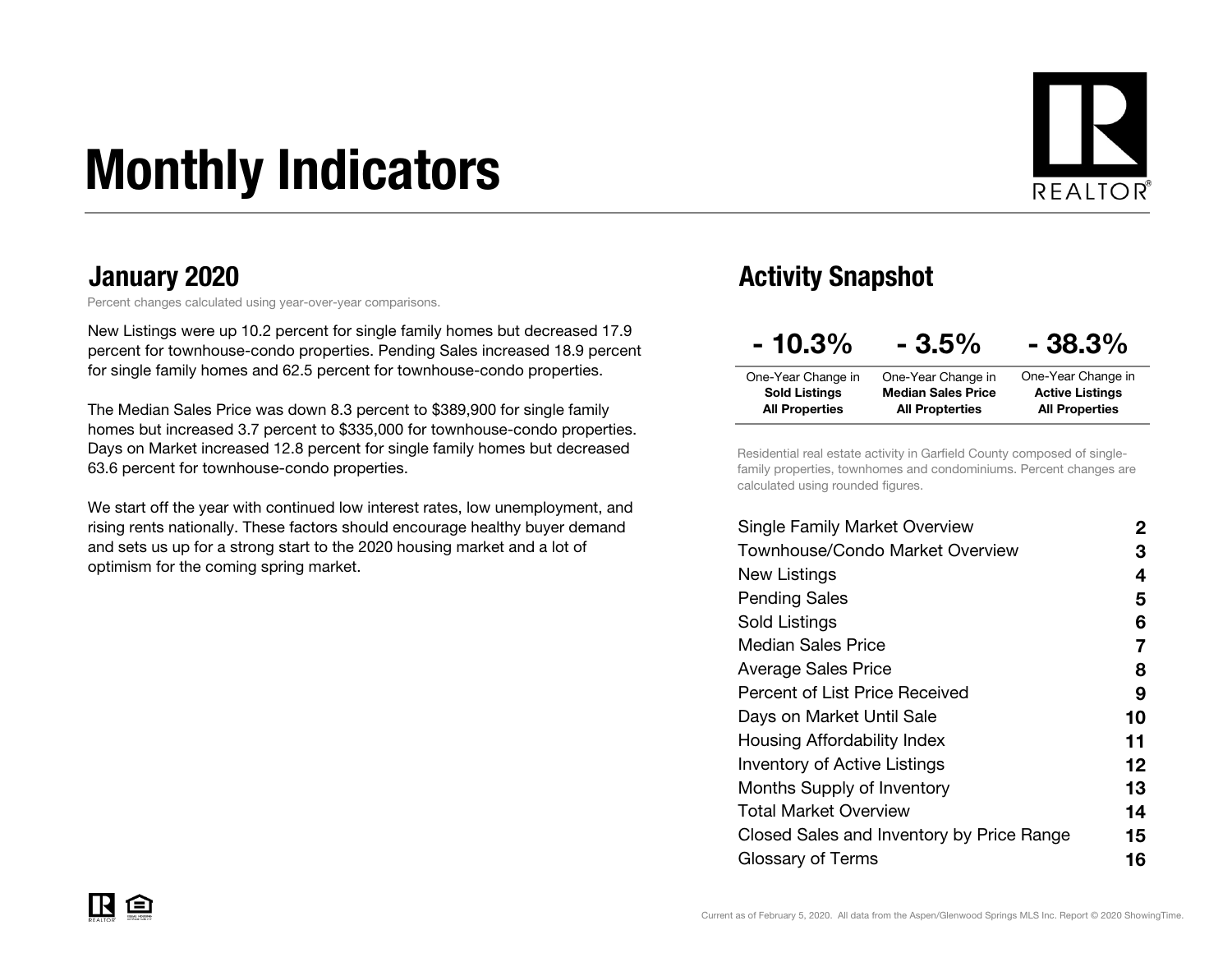### Single Family Market Overview

Key metrics by report month and for year-to-date (YTD) starting from the first of the year.



| <b>Key Metrics</b>                 | <b>Historical Sparkbars</b>                                    | 1-2019    | 1-2020    | Percent Change | <b>YTD 2019</b> | <b>YTD 2020</b> | Percent Change |
|------------------------------------|----------------------------------------------------------------|-----------|-----------|----------------|-----------------|-----------------|----------------|
| <b>New Listings</b>                | 2-2018<br>2-2019<br>10-2019<br>10-2018<br>6-2019<br>6-2018     | 59        | 65        | $+10.2%$       | 59              | 65              | $+10.2%$       |
| <b>Pending Sales</b>               | 10-2018<br>2-2019<br>2-2018<br>6-2018                          | 53        | 63        | $+18.9%$       | 53              | 63              | $+18.9%$       |
| <b>Sold Listings</b>               | 2-2018<br>6-2018<br>10-2018<br>2-2019<br>6-2019<br>10-2019     | 35        | 39        | $+11.4%$       | 35              | 39              | $+11.4%$       |
| <b>Median Sales Price</b>          | 2-2018<br>10-2018<br>2-2019<br>6-2019<br>10-2019<br>6-2018     | \$425,000 | \$389,900 | $-8.3%$        | \$425,000       | \$389,900       | $-8.3%$        |
| <b>Avg. Sales Price</b>            | 2-2018<br>6-2018<br>10-2018<br>2-2019<br>6-2019<br>10-2019     | \$536,241 | \$489,674 | $-8.7%$        | \$536,241       | \$489,674       | $-8.7%$        |
| <b>Pct. of List Price Received</b> | 2-2018<br>6-2018<br>2-2019<br>6-2019<br>10-2018<br>10-2019     | 98.3%     | 97.4%     | $-0.9%$        | 98.3%           | 97.4%           | $-0.9%$        |
| <b>Days on Market</b>              | 2-2018<br>$6 - 2018$<br>10-2018<br>2-2019<br>6-2019<br>10-2019 | 78        | 88        | $+12.8%$       | 78              | 88              | $+12.8%$       |
| <b>Affordability Index</b>         | $2 - 2018$<br>6-2018<br>10-2018<br>2-2019<br>6-2019<br>10-2019 | 80        | 96        | $+20.0%$       | 80              | 96              | $+20.0%$       |
| <b>Active Listings</b>             | $2 - 2018$<br>6-2018<br>10-2018<br>2-2019<br>6-2019<br>10-2019 | 331       | 198       | $-40.2%$       |                 |                 |                |
| <b>Months Supply</b>               | $2 - 2018$<br>6-2018<br>6-2019<br>10-2018<br>2-2019<br>10-2019 | 4.6       | 2.9       | $-37.0%$       |                 |                 |                |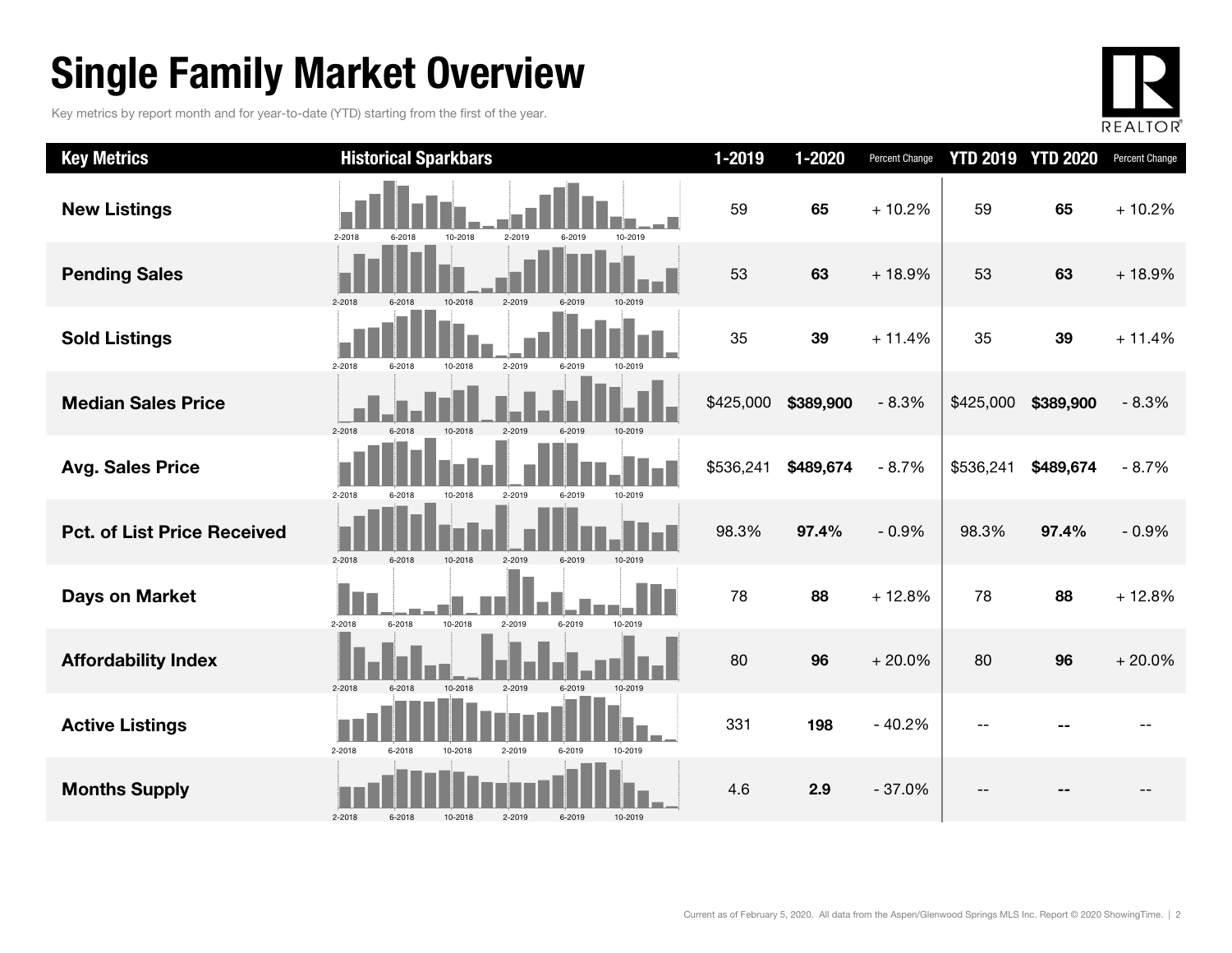### Townhouse/Condo Market Overview

Key metrics by report month and for year-to-date (YTD) starting from the first of the year.



| <b>Key Metrics</b>                 | <b>Historical Sparkbars</b>                                    | 1-2019    | 1-2020    | Percent Change |           | <b>YTD 2019 YTD 2020</b> | Percent Change |
|------------------------------------|----------------------------------------------------------------|-----------|-----------|----------------|-----------|--------------------------|----------------|
| <b>New Listings</b>                | 2-2018<br>10-2018<br>2-2019<br>10-2019<br>6-2018<br>6-2019     | 28        | 23        | $-17.9%$       | 28        | 23                       | $-17.9%$       |
| <b>Pending Sales</b>               | $2 - 2018$<br>10-2018<br>$2 - 2019$                            | 16        | 26        | $+62.5%$       | 16        | 26                       | $+62.5%$       |
| <b>Sold Listings</b>               | 2-2018<br>6-2018<br>10-2018<br>2-2019<br>6-2019<br>10-2019     | 23        | 13        | $-43.5%$       | 23        | 13                       | $-43.5%$       |
| <b>Median Sales Price</b>          | 2-2018<br>6-2018<br>2-2019                                     | \$323,000 | \$335,000 | $+3.7%$        | \$323,000 | \$335,000                | $+3.7%$        |
| <b>Avg. Sales Price</b>            | $2 - 2018$<br>10-2018<br>2-2019<br>6-2018<br>6-2019<br>10-2019 | \$351,087 | \$386,524 | $+10.1%$       | \$351,087 | \$386,524                | $+10.1%$       |
| <b>Pct. of List Price Received</b> | 10-2018<br>2-2019<br>$2 - 2018$<br>6-2019<br>6-2018<br>10-2019 | 97.3%     | 98.2%     | $+0.9%$        | 97.3%     | 98.2%                    | $+0.9%$        |
| <b>Days on Market</b>              | 2-2018<br>10-2018<br>2-2019<br>6-2019<br>10-2019<br>6-2018     | 110       | 40        | $-63.6%$       | 110       | 40                       | $-63.6%$       |
| <b>Affordability Index</b>         | $2 - 2018$<br>2-2019<br>6-2018<br>10-2018<br>6-2019<br>10-2019 | 106       | 112       | $+5.7%$        | 106       | 112                      | $+5.7%$        |
| <b>Active Listings</b>             | 2-2018<br>6-2018<br>10-2018<br>2-2019<br>6-2019<br>10-2019     | 92        | 63        | $-31.5%$       | --        |                          |                |
| <b>Months Supply</b>               | $2 - 2018$<br>10-2019<br>6-2018<br>10-2018<br>2-2019<br>6-2019 | 3.5       | 2.2       | $-37.1%$       | --        |                          |                |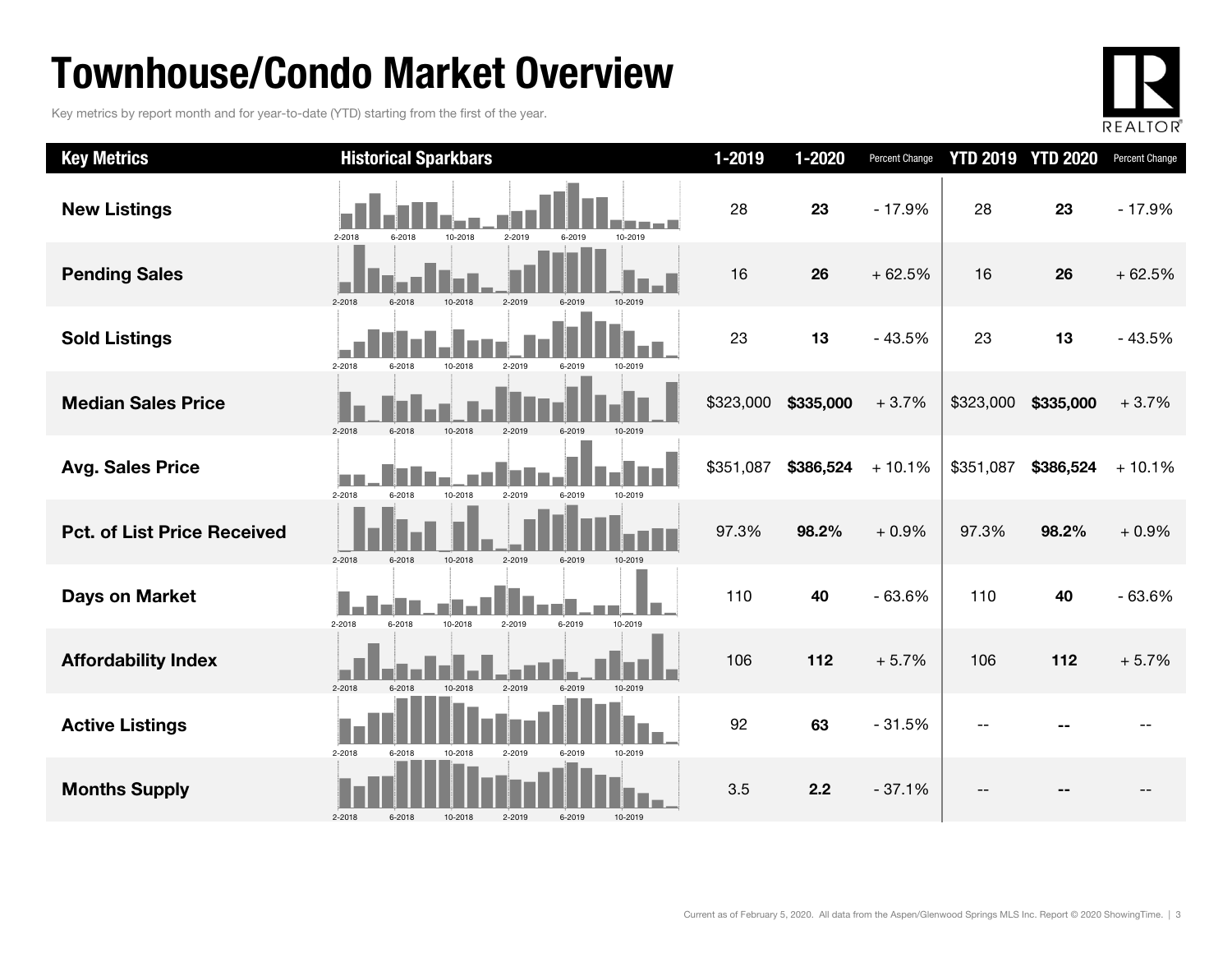### New Listings







| <b>New Listings</b> | Single<br>Family | <b>Percent Change</b><br>from Previous<br>Year | Townhouse/Con<br>do | <b>Percent Change</b><br>from Previous<br>Year |
|---------------------|------------------|------------------------------------------------|---------------------|------------------------------------------------|
| Feb-2019            | 71               | -7.8%                                          | 32                  | $+10.3%$                                       |
| Mar-2019            | 87               | $-17.1%$                                       | 33                  | $-17.5%$                                       |
| Apr-2019            | 119              | $-1.7%$                                        | 49                  | $-2.0\%$                                       |
| May-2019            | 137              | $-16.5%$                                       | 52                  | $+85.7%$                                       |
| Jun-2019            | 148              | $+5.0%$                                        | 61                  | $+60.5%$                                       |
| Jul-2019.           | 116              | $+18.4%$                                       | 45                  | $+9.8\%$                                       |
| Aug-2019            | 104              | $-11.1%$                                       | 46                  | $+12.2%$                                       |
| Sep-2019            | 66               | $-35.3%$                                       | 23                  | $-17.9%$                                       |
| Oct-2019            | 61               | $-32.2\%$                                      | 22                  | $0.0\%$                                        |
| Nov-2019            | 42               | $-20.8%$                                       | 21                  | $-16.0%$                                       |
| Dec-2019            | 47               | $+9.3%$                                        | 19                  | $+18.8%$                                       |
| <b>Jan-2020</b>     | 65               | $+10.2\%$                                      | 23                  | -17.9%                                         |

#### Historical New Listings by Month

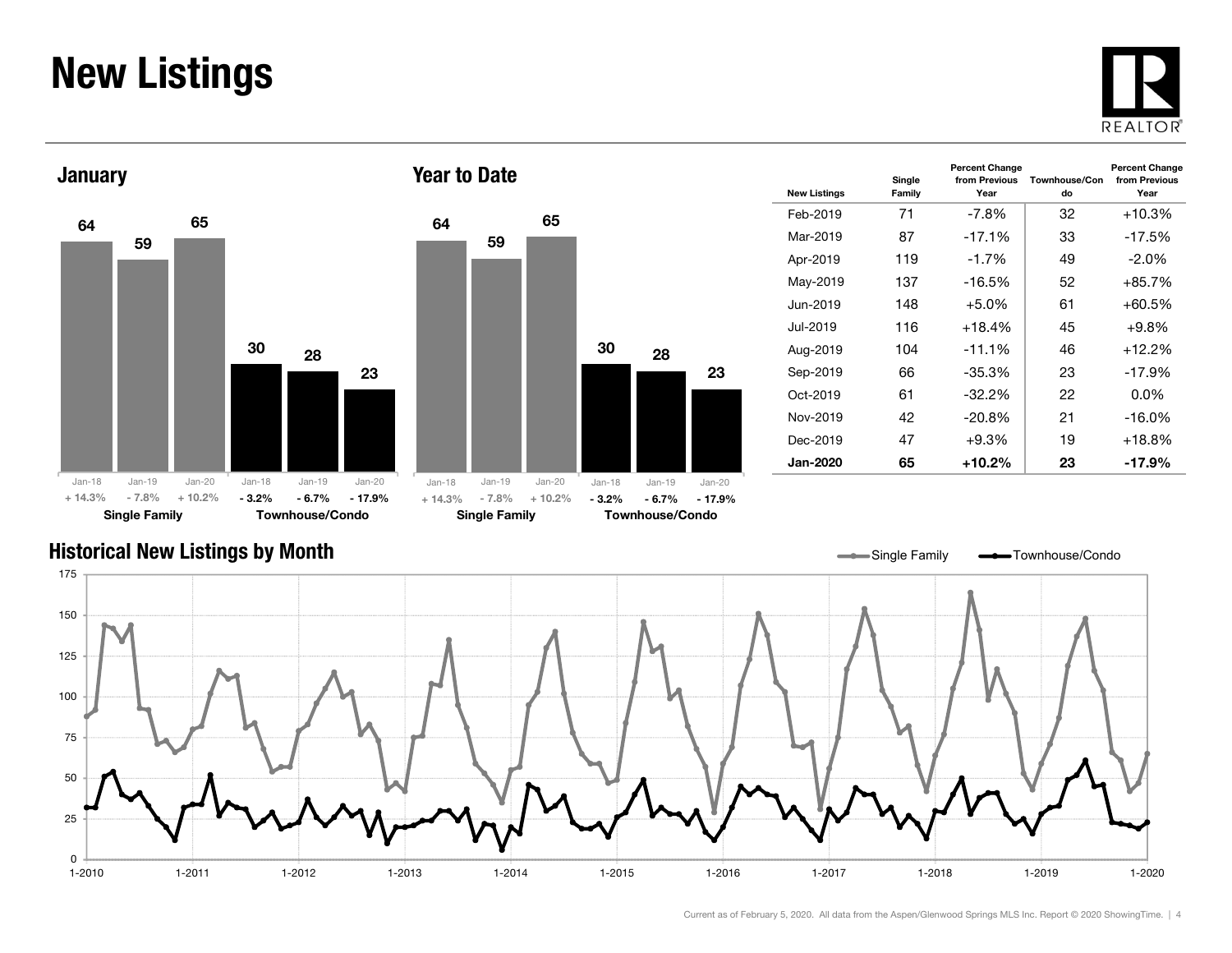#### Pending Sales







| <b>Pending Sales</b> | Single<br>Family | <b>Percent Change</b><br>from Previous<br>Year | Townhouse/Con<br>do | <b>Percent Change</b><br>from Previous<br>Year |
|----------------------|------------------|------------------------------------------------|---------------------|------------------------------------------------|
| Feb-2019             | 59               | $+1.7%$                                        | 28                  | $+33.3%$                                       |
| Mar-2019             | 72               | $-7.7%$                                        | 31                  | $-29.5%$                                       |
| Apr-2019             | 82               | $+12.3%$                                       | 39                  | $+34.5%$                                       |
| May-2019             | 85               | -9.6%                                          | 38                  | +52.0%                                         |
| Jun-2019             | 78               | $-17.0%$                                       | 38                  | $+81.0%$                                       |
| Jul-2019             | 78               | $-2.5\%$                                       | 41                  | +70.8%                                         |
| Aug-2019             | 82               | $-6.8\%$                                       | 40                  | $+25.0%$                                       |
| Sep-2019             | 69               | $+3.0\%$                                       | 16                  | $-42.9%$                                       |
| $Oct-2019$           | 76               | $+18.8\%$                                      | 28                  | $+21.7%$                                       |
| Nov-2019             | 51               | +30.8%                                         | 23                  | $-11.5%$                                       |
| Dec-2019             | 49               | +16.7%                                         | 19                  | $+5.6%$                                        |
| <b>Jan-2020</b>      | 63               | +18.9%                                         | 26                  | +62.5%                                         |

#### Historical Pending Sales by Month

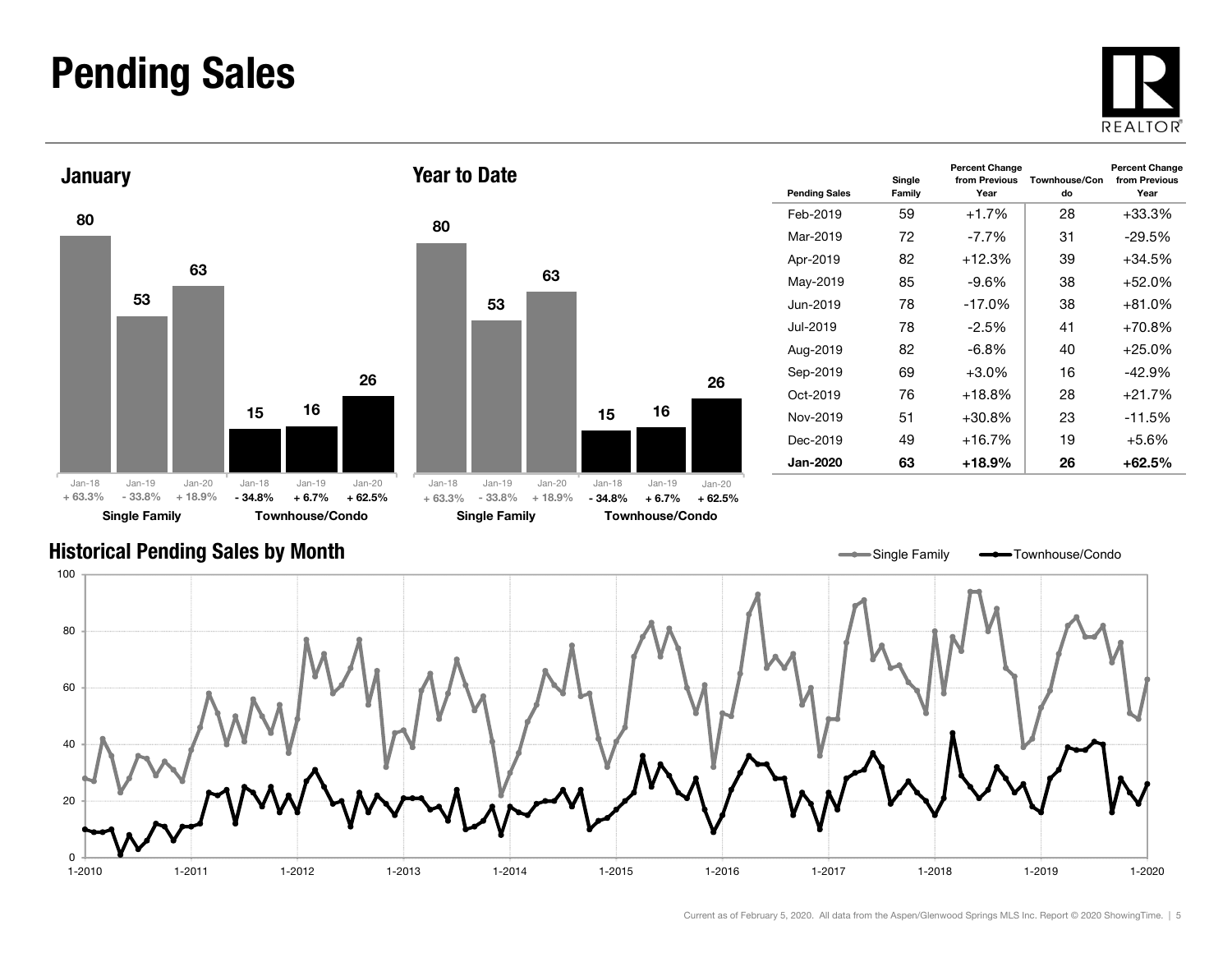### Sold Listings





| <b>Sold Listings</b> | Single<br>Family | <b>Percent Change</b><br>from Previous<br>Year | Townhouse/Con<br>do | <b>Percent Change</b><br>from Previous<br>Year |
|----------------------|------------------|------------------------------------------------|---------------------|------------------------------------------------|
| Feb-2019             | 38               | $-26.9\%$                                      | 13                  | $-23.5\%$                                      |
| Mar-2019             | 58               | $-17.1%$                                       | 28                  | +21.7%                                         |
| Apr-2019             | 66               | -8.3%                                          | 25                  | $-21.9%$                                       |
| May-2019             | 93               | $+17.7%$                                       | 38                  | $+26.7%$                                       |
| Jun-2019.            | 90               | $+3.4\%$                                       | 34                  | $+9.7%$                                        |
| Jul-2019.            | 70               | $-27.8%$                                       | 45                  | $+80.0\%$                                      |
| Aug-2019             | 82               | $-17.2%$                                       | 38                  | $+22.6%$                                       |
| Sep-2019             | 71               | $-12.3%$                                       | 36                  | $+89.5%$                                       |
| $Oct-2019$           | 84               | $+9.1\%$                                       | 31                  | $-3.1\%$                                       |
| Nov-2019             | 62               | 0.0%                                           | 20                  | $-16.7%$                                       |
| Dec-2019             | 68               | $+36.0\%$                                      | 23                  | $-8.0\%$                                       |
| Jan-2020             | 39               | +11.4%                                         | 13                  | $-43.5\%$                                      |

Single Family **-** Townhouse/Condo

#### Historical Sold Listings by Month

020 406080 100120 1-2010 1-2011 1-2012 1-2013 1-2014 1-2015 1-2016 1-2017 1-2018 1-2019 1-2020

23

13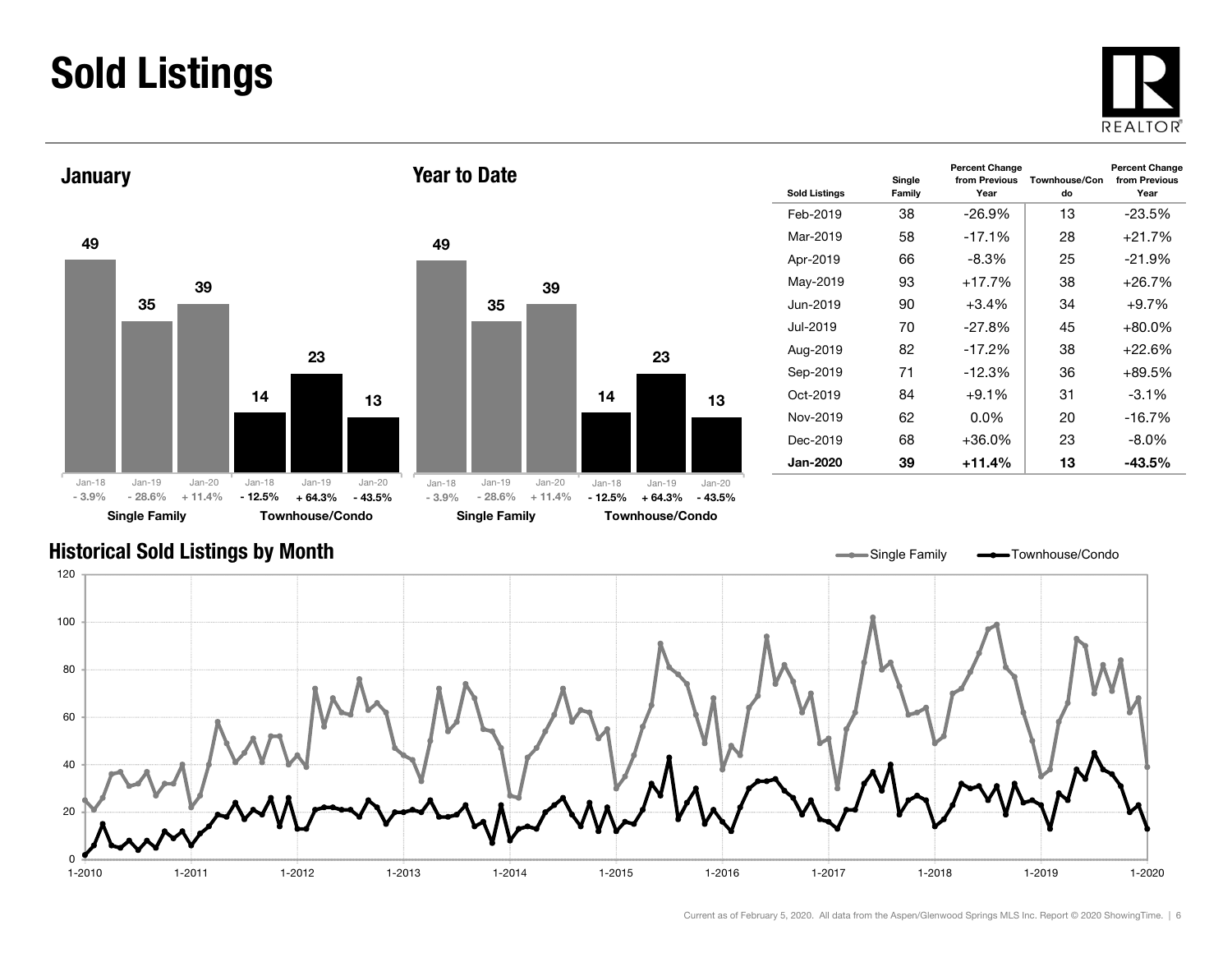#### Median Sales Price





| <b>Median Sales</b><br>Price | Single<br>Family | <b>Percent Change</b><br>from Previous<br>Year | Townhouse/Con<br>do | <b>Percent Change</b><br>from Previous<br>Year |
|------------------------------|------------------|------------------------------------------------|---------------------|------------------------------------------------|
| Feb-2019                     | \$373,500        | $+10.7%$                                       | \$310,000           | $0.0\%$                                        |
| Mar-2019                     | \$440,000        | $+14.4%$                                       | \$298,500           | $+8.5%$                                        |
| Apr-2019                     | \$377,500        | -11.6%                                         | \$293,000           | $+23.2\%$                                      |
| May-2019                     | \$445,000        | $+21.9%$                                       | \$283,500           | -5.6%                                          |
| Jun-2019                     | \$409,500        | $-0.1\%$                                       | \$323,000           | $+12.5%$                                       |
| Jul-2019.                    | \$491,100        | $+30.4\%$                                      | \$350,000           | $+15.3%$                                       |
| Aug-2019                     | \$466,500        | $+6.1\%$                                       | \$302.000           | $+14.0%$                                       |
| Sep-2019                     | \$455,000        | $+8.3%$                                        | \$277,500           | -0.9%                                          |
| Oct-2019                     | \$386,500        | $-13.1%$                                       | \$312,000           | $+30.5\%$                                      |
| Nov-2019                     | \$441,500        | -4.0%                                          | \$295,700           | $+3.4%$                                        |
| Dec-2019                     | \$477,500        | $+37.6%$                                       | \$239,000           | $-9.8%$                                        |
| Jan-2020                     | \$389,900        | -8.3%                                          | \$335,000           | $+3.7\%$                                       |

Single Family **-** Townhouse/Condo

#### Historical Median Sales Price by Month

\$0 \$100,000 \$200,000 \$300,000 \$400,000 \$500,000 \$600,000 1-2010 1-2011 1-2012 1-2013 1-2014 1-2015 1-2016 1-2017 1-2018 1-2019 1-20201-2020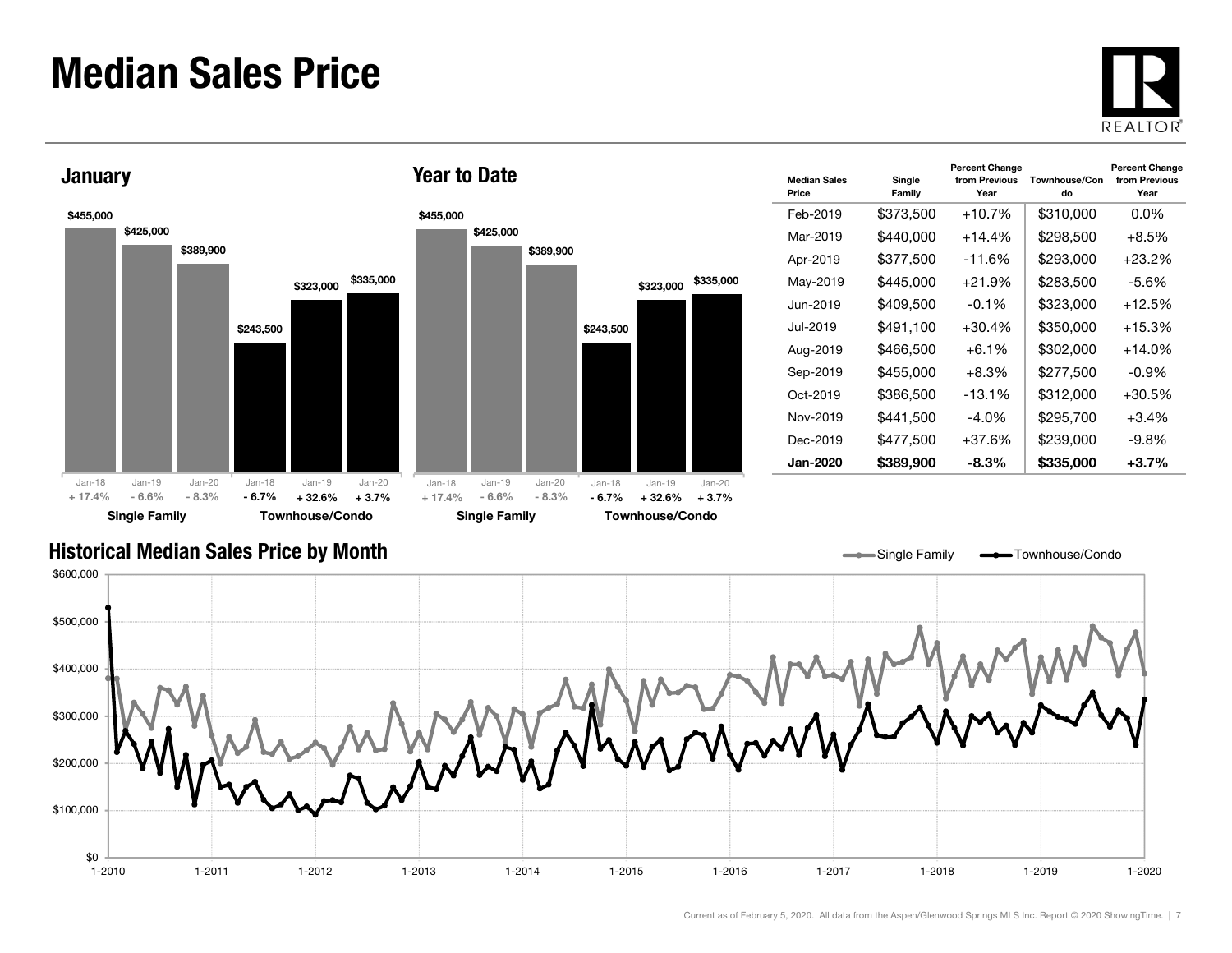#### Average Sales Price





| Avg. Sales Price | Single<br>Family | <b>Percent Change</b><br>from Previous<br>Year | Townhouse/Con<br>do | <b>Percent Change</b><br>from Previous<br>Year |
|------------------|------------------|------------------------------------------------|---------------------|------------------------------------------------|
| Feb-2019         | \$454,422        | $+1.8%$                                        | \$322,869           | $+4.9%$                                        |
| Mar-2019         | \$522,253        | $+11.1%$                                       | \$332,304           | $+8.1\%$                                       |
| Apr-2019         | \$478.817        | $-2.7\%$                                       | \$314.100           | +12.9%                                         |
| May-2019         | \$555,923        | $+29.0%$                                       | \$299,268           | $-12.8\%$                                      |
| Jun-2019.        | \$501,982        | $+7.7%$                                        | \$368,553           | $+11.8%$                                       |
| Jul-2019         | \$540,196        | $+16.1%$                                       | \$425,019           | +26.2%                                         |
| Aug-2019         | \$607,160        | $+24.3%$                                       | \$336,413           | $+5.9\%$                                       |
| Sep-2019         | \$559,492        | $+18.4%$                                       | \$316,014           | $+6.2\%$                                       |
| Oct-2019         | \$494,767        | -6.8%                                          | \$354,552           | +29.0%                                         |
| Nov-2019         | \$656,770        | $+27.5%$                                       | \$336,540           | $+9.2%$                                        |
| Dec-2019         | \$605,346        | $+40.8%$                                       | \$330,017           | $+4.3%$                                        |
| Jan-2020         | \$489,674        | $-8.7\%$                                       | \$386,524           | +10.1%                                         |

Single Family **- Townhouse/Condo** 

#### Historical Average Sales Price by Month

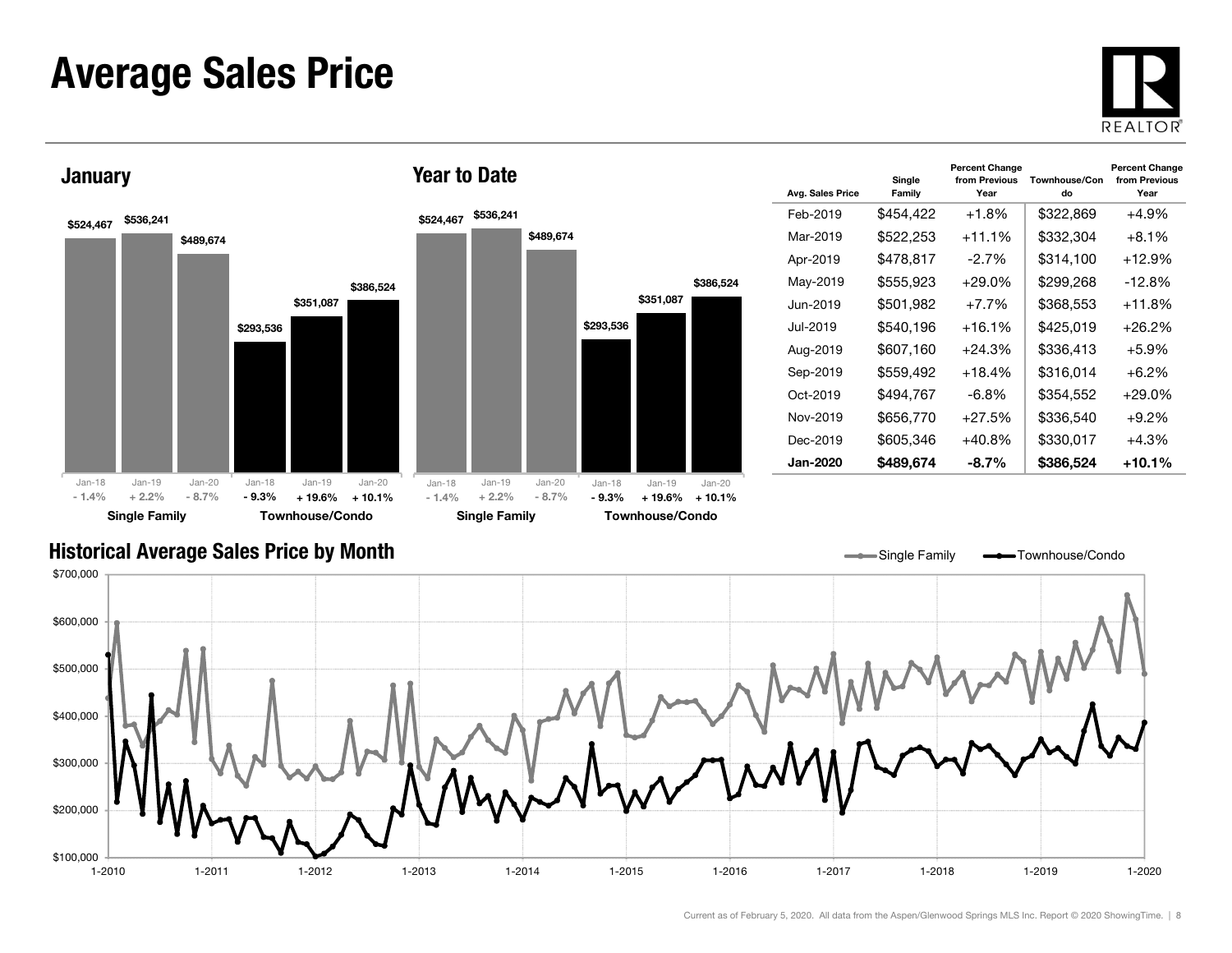### Percent of List Price Received





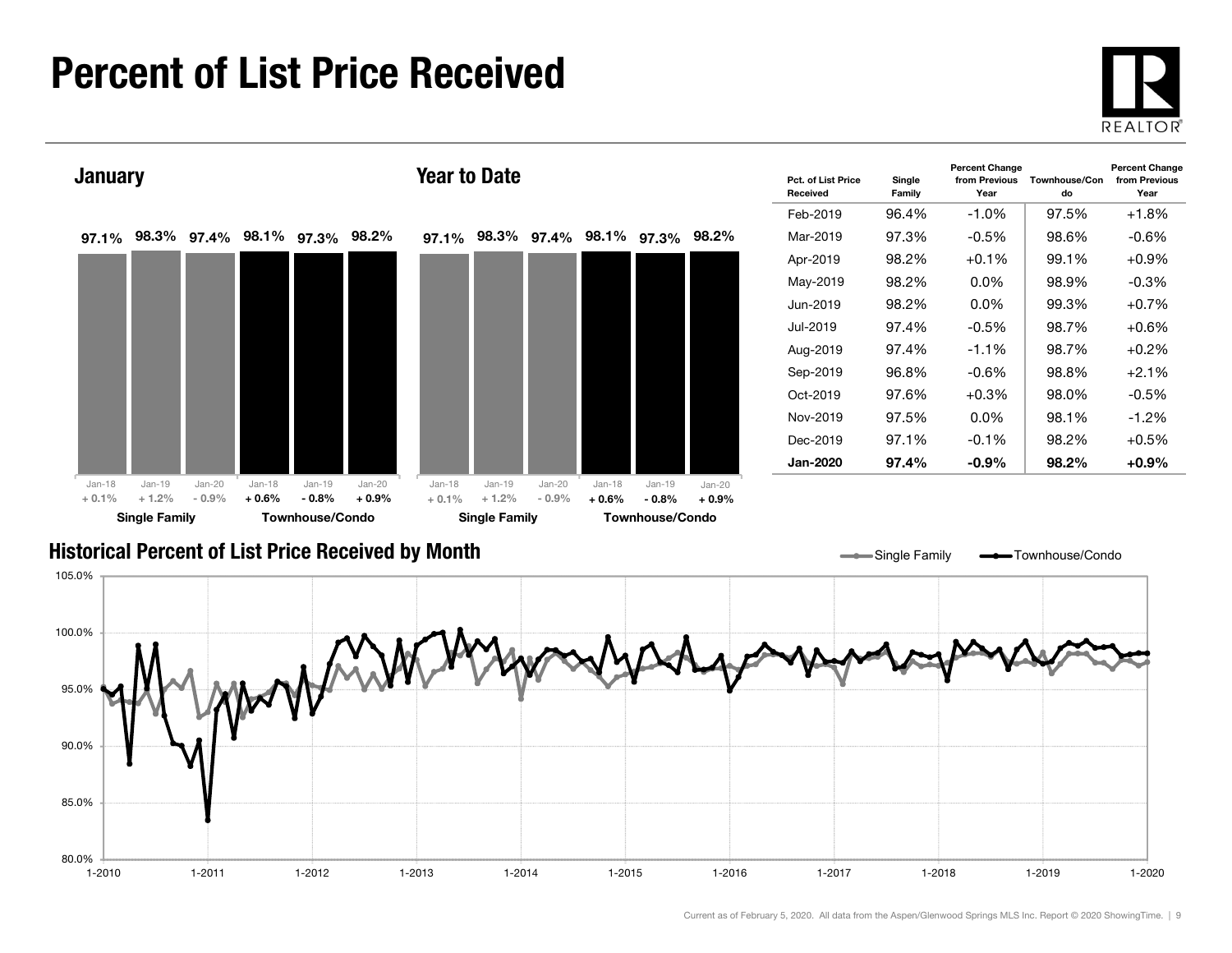### Days on Market Until Sale







| Days on Market<br><b>Until Sale</b> | Single<br>Family | <b>Percent Change</b><br>from Previous<br>Year | Townhouse/Con<br>do | <b>Percent Change</b><br>from Previous<br>Year |
|-------------------------------------|------------------|------------------------------------------------|---------------------|------------------------------------------------|
| Feb-2019                            | 113              | $+18.9%$                                       | 103                 | $+8.4%$                                        |
| Mar-2019                            | 104              | $+23.8\%$                                      | 83                  | $+50.9\%$                                      |
| Apr-2019                            | 71               | $-14.5%$                                       | 61                  | $-26.5\%$                                      |
| May-2019                            | 84               | $+44.8%$                                       | 62                  | $+1.6%$                                        |
| Jun-2019                            | 61               | $+7.0\%$                                       | 75                  | -3.8%                                          |
| Jul-2019                            | 75               | $+19.0\%$                                      | 41                  | $-43.1%$                                       |
| Aug-2019                            | 68               | $+15.3%$                                       | 59                  | $+51.3%$                                       |
| Sep-2019                            | 67               | $-1.5\%$                                       | 59                  | $-7.8\%$                                       |
| $Oct-2019$                          | 64               | $-17.9\%$                                      | 39                  | $-47.3%$                                       |
| Nov-2019                            | 96               | $+68.4%$                                       | 151                 | $+160.3%$                                      |
| Dec-2019                            | 94               | $+20.5%$                                       | 65                  | $-18.8%$                                       |
| <b>Jan-2020</b>                     | 88               | +12.8%                                         | 40                  | -63.6%                                         |

#### Historical Days on Market Until Sale by Month

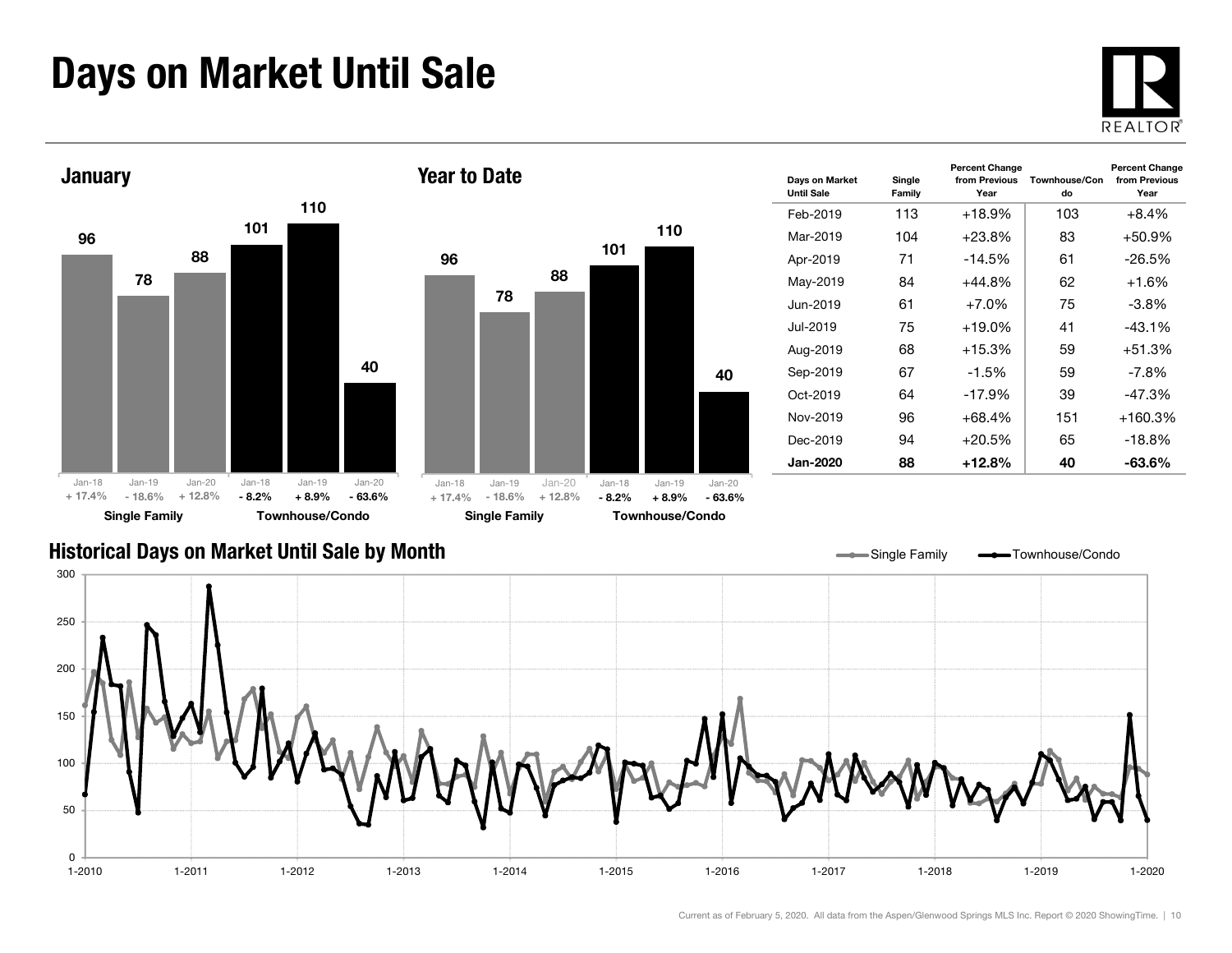## Housing Affordability Index

 $\overline{0}$ 

100

200





1-2010 1-2011 1-2012 1-2013 1-2014 1-2015 1-2016 1-2017 1-2018 1-2019 1-2020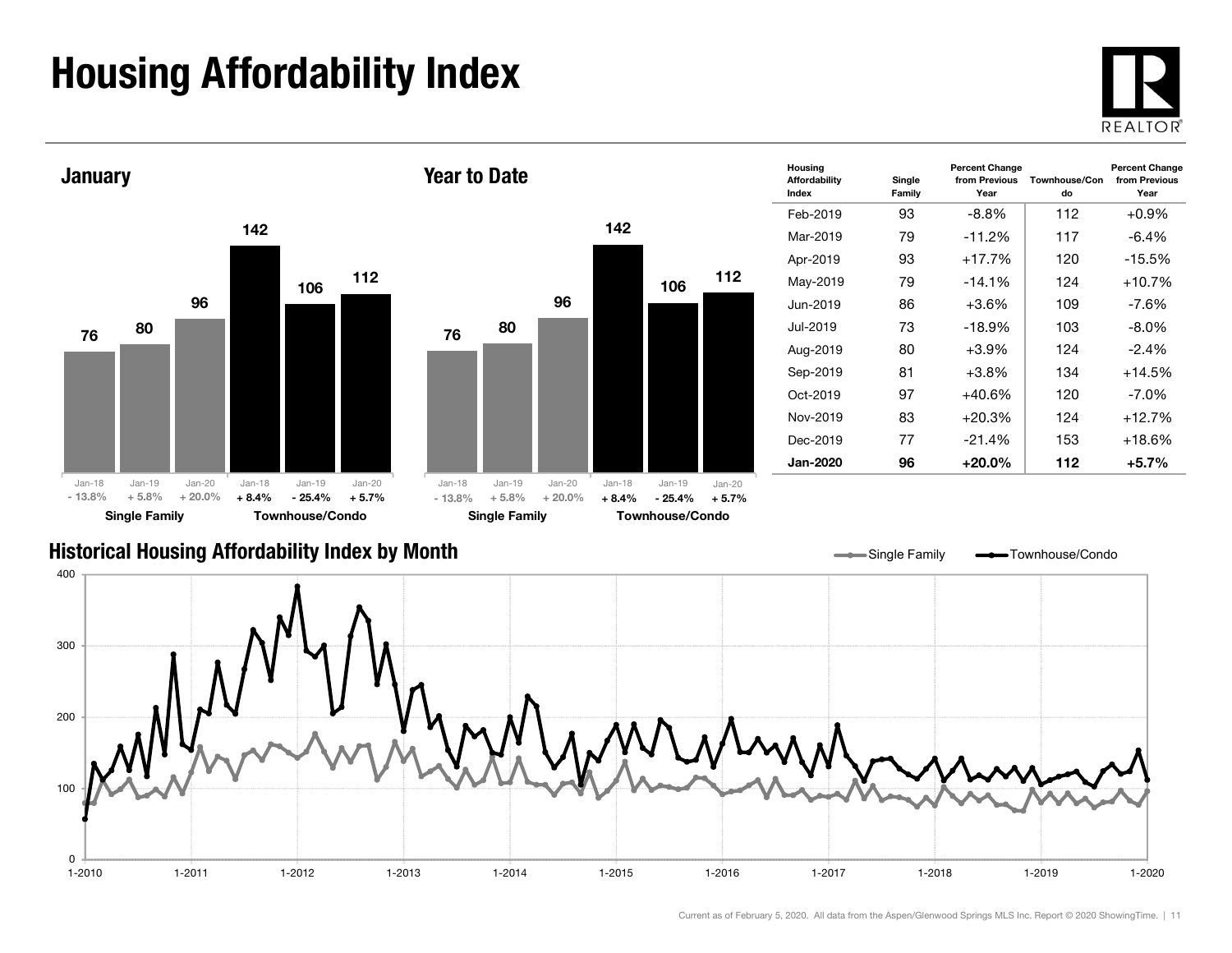### Inventory of Active Listings





#### Historical Inventory of Active Listings by Month

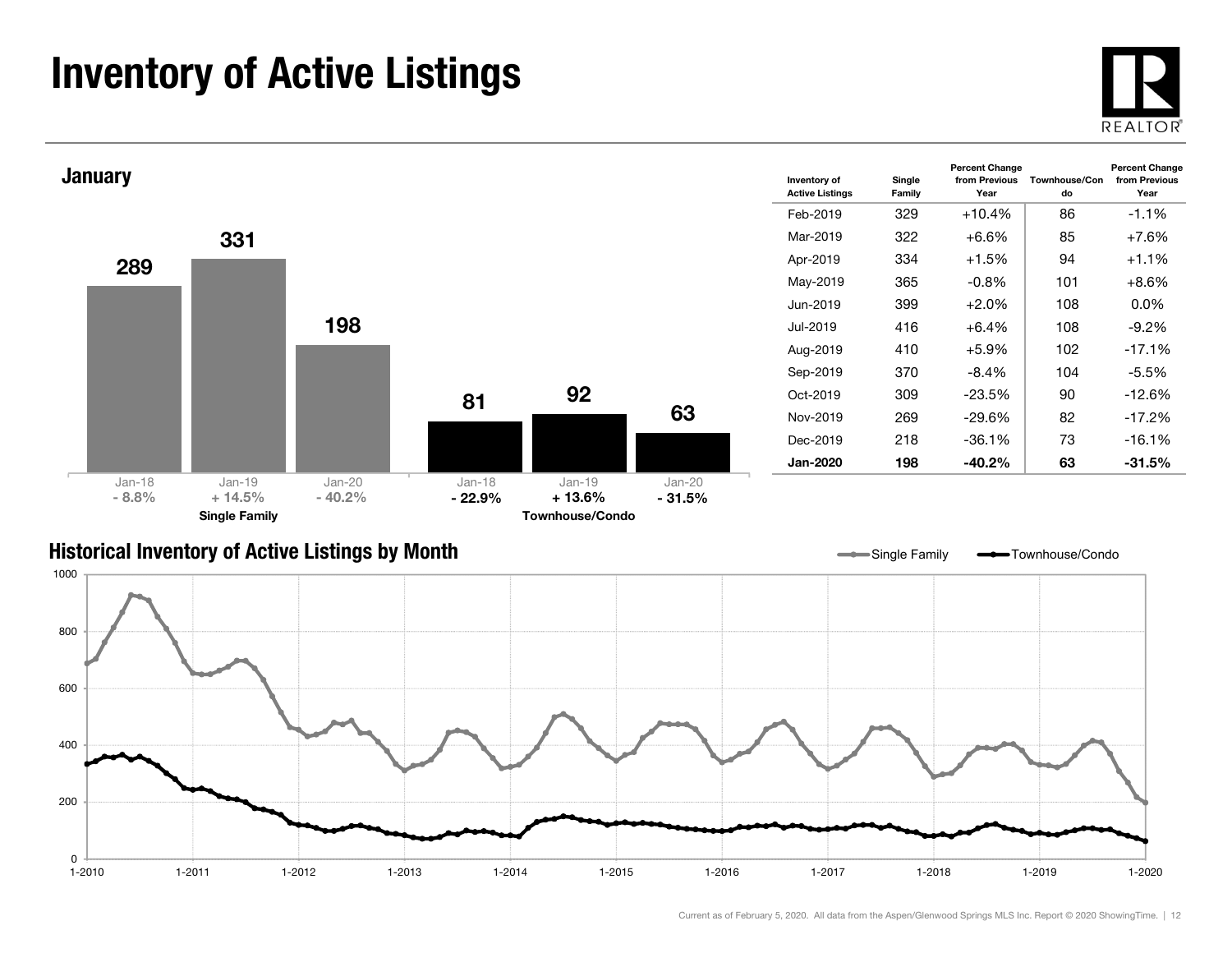### Months Supply of Inventory





#### Historical Months Supply of Inventory by Month

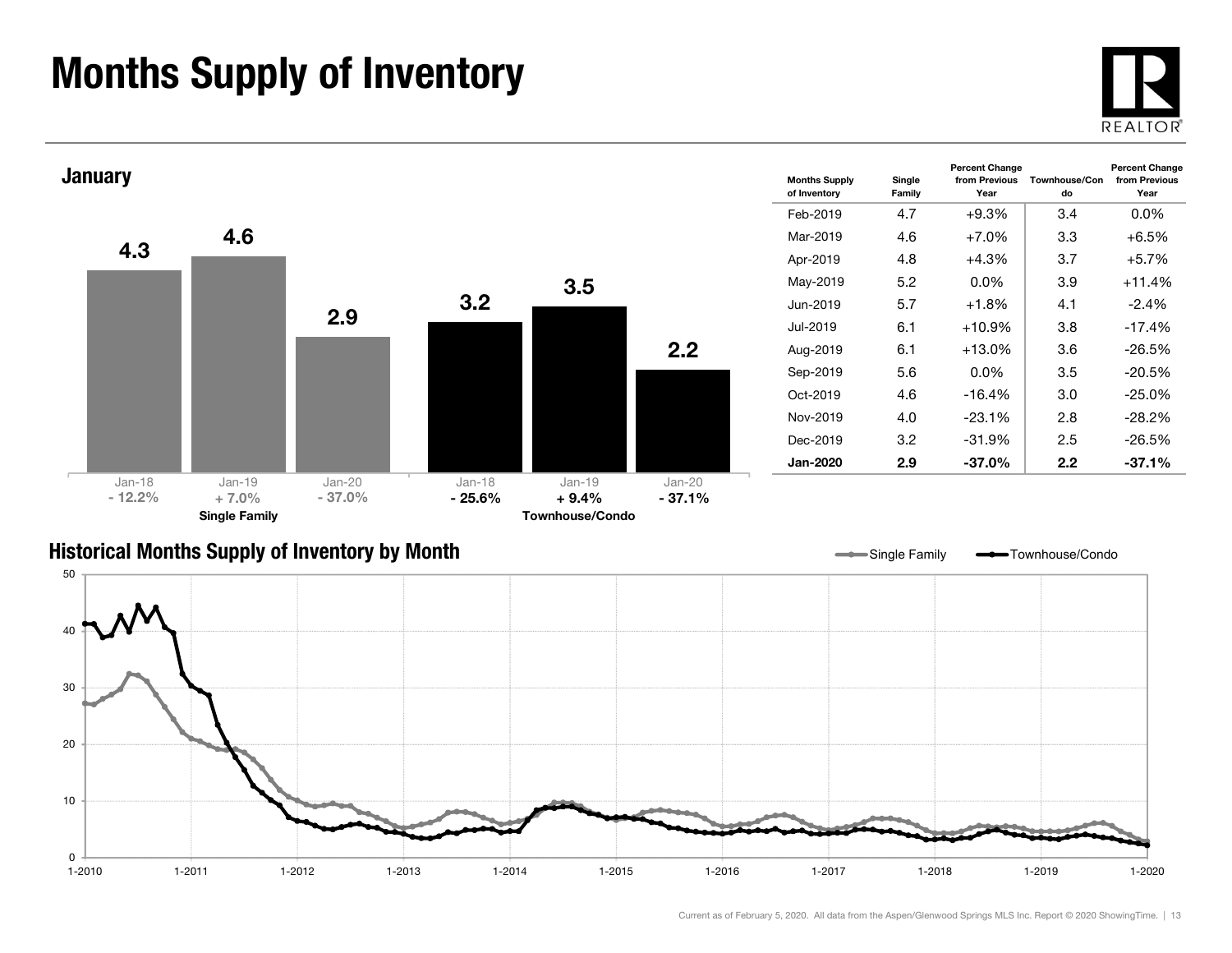### Total Market Overview

Key metrics by report Month and for year-to-date (YTD) starting from the first of the year.



| <b>Key Metrics</b>                 | <b>Historical Sparkbars</b>                                              | 1-2019    | 1-2020    | Percent Change |           | <b>YTD 2019 YTD 2020</b> | Percent Change |
|------------------------------------|--------------------------------------------------------------------------|-----------|-----------|----------------|-----------|--------------------------|----------------|
| <b>New Listings</b>                | 2-2018<br>10-2018<br>2-2019<br>10-2019<br>6-2018<br>6-2019               | 87        | 88        | $+1.1%$        | 87        | 88                       | $+1.1%$        |
| <b>Pending Sales</b>               | 2-2018<br>2-2019<br>6-2018<br>10-2018<br>6-2019                          | 69        | 89        | $+29.0%$       | 69        | 89                       | $+29.0%$       |
| <b>Sold Listings</b>               | $2 - 2018$<br>10-2018<br>2-2019<br>6-2019<br>6-2018<br>10-2019           | 58        | 52        | $-10.3%$       | 58        | 52                       | $-10.3%$       |
| <b>Median Sales Price</b>          | $2 - 2018$<br>10-2018<br>2-2019<br>6-2019<br>6-2018<br>10-2019           | \$358,000 | \$345,450 | $-3.5%$        | \$358,000 | \$345,450                | $-3.5%$        |
| <b>Avg. Sales Price</b>            | in Die<br>$2 - 2018$<br>10-2018<br>6-2018<br>2-2019<br>6-2019<br>10-2019 | \$462,818 | \$463,887 | $+0.2%$        | \$462,818 | \$463,887                | $+0.2%$        |
| <b>Pct. of List Price Received</b> | 2-2018<br>6-2018<br>10-2018<br>2-2019<br>6-2019                          | 97.9%     | 97.6%     | $-0.3%$        | 97.9%     | 97.6%                    | $-0.3%$        |
| <b>Days on Market</b>              | 2-2018<br>10-2018<br>6-2018<br>2-2019<br>6-2019<br>10-2019               | 91        | 76        | $-16.5%$       | 91        | 76                       | $-16.5%$       |
| <b>Affordability Index</b>         | 2-2019<br>$2 - 2018$<br>6-2018<br>10-2018<br>6-2019<br>10-2019           | 95        | 109       | $+14.7%$       | 95        | 109                      | $+14.7%$       |
| <b>Active Listings</b>             | $2 - 2018$<br>10-2018<br>2-2019<br>10-2019<br>6-2018<br>6-2019           | 423       | 261       | $-38.3%$       |           |                          |                |
| <b>Months Supply</b>               | $2 - 2018$<br>6-2018<br>10-2018<br>2-2019<br>6-2019<br>10-2019           | 4.3       | 2.7       | $-37.2%$       |           |                          |                |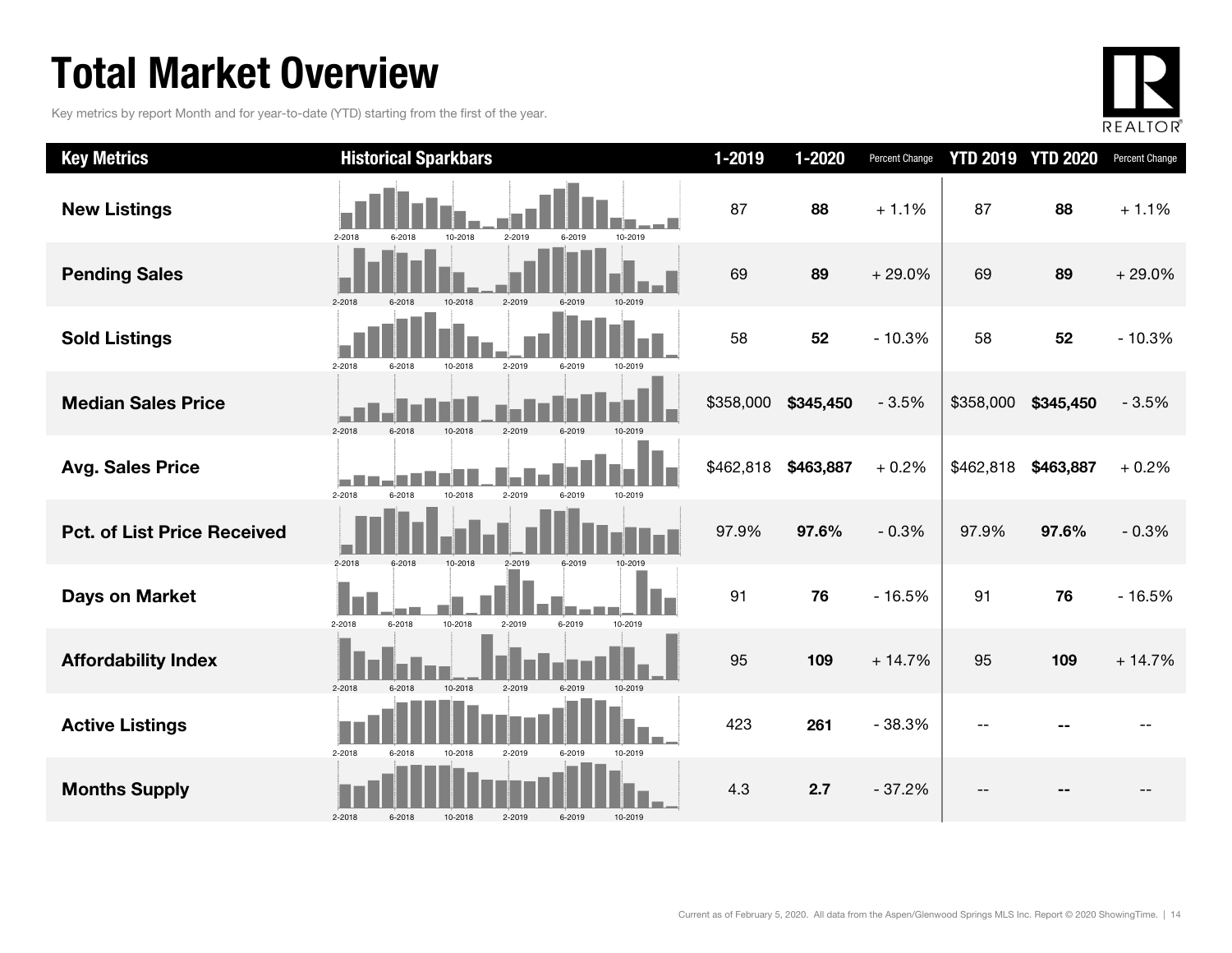| <b>Closed Sales</b> |
|---------------------|
|---------------------|

Actual sales that have closed in a given month.



#### **By Price Range** | 1-2019 1-2020 Change | 1-2019 1-2020 9 1-2020 1-2020 Change | 1-2019 1-2020 1-2019 1-2019 1-2020 Change | 1-2019 1-2020 Change | 1-2019 1-2020 Change | 1-2019 1-2020 Chang \$299,999 and Below | 249 183 - 26.5% | 179 165 - 7.8% || 10 9 - 10.0% | 14 4 - 71.4% || 8 9 + 12.5% | 10 4 - 60.0% \$300,000 to \$599,999 411 403 - 1.9% 111 153 + 37.8% 36 16 - 55.6% 7 8 + 14.3% 17 16 - 5.9% 10 8 - 20.0% Rolling 12 Months Compared to Prior Month Year to Date Single Family Condo || Single Family | Condo || Single Family | Condo 428 <sup>522</sup> 183 $28$  53 53 g 9 12 2 4 1 6 0 0 0 348<br>28 348 348 348 348 348 348 349 4 53 4 54 54 556 357 4 56 57 58 59 512 4 52 4 52 53 54 556 557 558 558 558 558 556186 12 44 1 6 0 0 0 0  $<$  \$300K  $=$  \$300K to \$599K \$600K to \$999K \$1.0M to \$1.5M \$1.5M to \$2.0M \$2.0M to \$2.5M \$2.5M to \$5.0M \$5.0M \$10.0M \$10.0M+ By Price Range – All Properties – Rolling 12 Months 1-2019 1-2020 8613121,173 <sup>821</sup>3441,165 Singe Family Townhouse-Condo By Property Type  $1-2019$   $1-2020$ - 18.7% $+ 6.5\% + 1.6\% + 89.3\%$  $\%$  + 33.3% + 100.0% + 500.0% -- -- -- -- -- -- - -4.6%  $-4.6\%$  + 10.3% - 0.7% All Properties

| All Price Ranges           | 861 | 821 | 4.6%       | 312 | 344 | 10.3%    | 68 | 39 | - 42.6%  | 23 | $-43.5%$  | 39 | $+11.4%$      | 23 | $-43.5%$   |
|----------------------------|-----|-----|------------|-----|-----|----------|----|----|----------|----|-----------|----|---------------|----|------------|
| \$10,000,000 and Above     |     |     | $- -$      |     |     | $- -$    |    |    | $- -$    |    | $- -$     |    | $- -$         |    | $- -$      |
| \$5,000,000 to \$9,999,999 |     |     | $- -$      |     |     | $- -$    |    |    | --       |    | --        |    | --            |    |            |
| \$2,500,000 to \$4,999,999 |     |     | $.500.0\%$ |     |     | $- -$    |    |    | 100.0%   |    | $- -$     |    | $- -$         |    | $- -$      |
| \$2,000,000 to \$2,499,999 |     |     | 100.0%     |     |     | $- -$    |    |    | --       |    | $- -$     |    | --            |    |            |
| \$1,500,00 to \$1,999,999  |     |     | 33.3%      |     |     | $- -$    |    |    | 100.0%   |    | $- -$     |    | $-100.0\%$    |    |            |
| \$1,000,000 to \$1,499,999 | 27  | 45  | 66.7%      |     |     | +700.0%  |    |    | $-71.4%$ |    | 0.0%      |    | $\sim$ $\sim$ |    | $- -$      |
| \$600,000 to \$999,999     | 162 | 168 | + 3.7%     |     |     | $-14.3%$ |    |    | $-7.7%$  |    | $-100.0%$ |    | $+50.0%$      |    | $-100.0\%$ |
| \$300,000 to \$599,999     | 411 | 403 | 1.9%       |     | 153 | 37.8%    | 36 | 16 | - 55.6%  |    | 14.3%     |    | - 5.9%        | 10 | - 20.0%    |

### Inventory of Active Listings

A measure of the number of homes available for sale at a given time.

#### By Price Range – All Properties 1-2019 1-2020





|                            |        |               |           | Year over Year |            |                          | <b>Compared to Prior Month</b> |               |           |         |         |               | <b>Year to Date</b> |                                       |  |
|----------------------------|--------|---------------|-----------|----------------|------------|--------------------------|--------------------------------|---------------|-----------|---------|---------|---------------|---------------------|---------------------------------------|--|
|                            |        | Single Family |           |                | Condo      |                          |                                | Single Family |           | Condo   |         |               | Single Family       | Condo                                 |  |
| <b>By Price Range</b>      | 1-2019 | 1-2020        | Change    | 1-2019         | $1 - 2020$ | Change                   | 12-2019                        | 1-2020        | Change    | 12-2019 | $-2020$ | Change        |                     |                                       |  |
| \$299,999 and Below        | 33     | 17            | - 48.5%   | 38             | 27         | - 28.9%                  | 19                             | 17            | $-10.5%$  | 28      | 27      | - 3.6%        |                     | There are no year-to-date figures for |  |
| \$300,000 to \$599,999     | 98     | 49            | $-50.0\%$ | 33             | 16         | $-51.5%$                 | 65                             | 49            | $-24.6%$  | 21      | 16      | - 23.8%       |                     | inventory because it is simply a      |  |
| \$600,000 to \$999,999     | 84     | 58            | $-31.0%$  | 13             | 14         | $+7.7%$                  | 59                             | 58            | $-1.7%$   | 17      | 14      | - 17.6%       |                     | snapshot frozen in time at the end of |  |
| \$1,000,000 to \$1,499,999 | 44     | 27            | - 38.6%   |                |            | - 28.6%                  | 31                             | 27            | $-12.9%$  | 6       |         | - 16.7%       |                     | each month. It does not add up over a |  |
| \$1,500,00 to \$1,999,999  | 40     | 28            | $-30.0\%$ |                | 0          | $-100.0\%$               | 27                             | 28            | $+3.7%$   |         |         | $- -$         |                     | period of months.                     |  |
| \$2,000,000 to \$2,499,999 | 10     | 2             | $-80.0\%$ | 0              |            | $-$                      |                                | 2             | $0.0\%$   |         |         | 0.0%          |                     |                                       |  |
| \$2,500,000 to \$4,999,999 | 18     | 12            | - 33.3%   | 0              |            | $\overline{\phantom{a}}$ |                                | 12            | $+9.1%$   |         |         | $\sim$ $\sim$ |                     |                                       |  |
| \$5,000,000 to \$9,999,999 |        |               | - 25.0%   | 0              |            | $- -$                    |                                |               | $+25.0\%$ |         |         | $- -$         |                     |                                       |  |
| \$10,000,000 and Above     | 0      | 0             | $- -$     |                |            | $- -$                    |                                |               | $- -$     |         |         | $- -$         |                     |                                       |  |
| <b>All Price Ranges</b>    | 331    | 198           | - 40.2%   | 92             | 63         | $-31.5%$                 | 218                            | 198           | $-9.2%$   | 73      | 63      | $-13.7\%$     |                     |                                       |  |